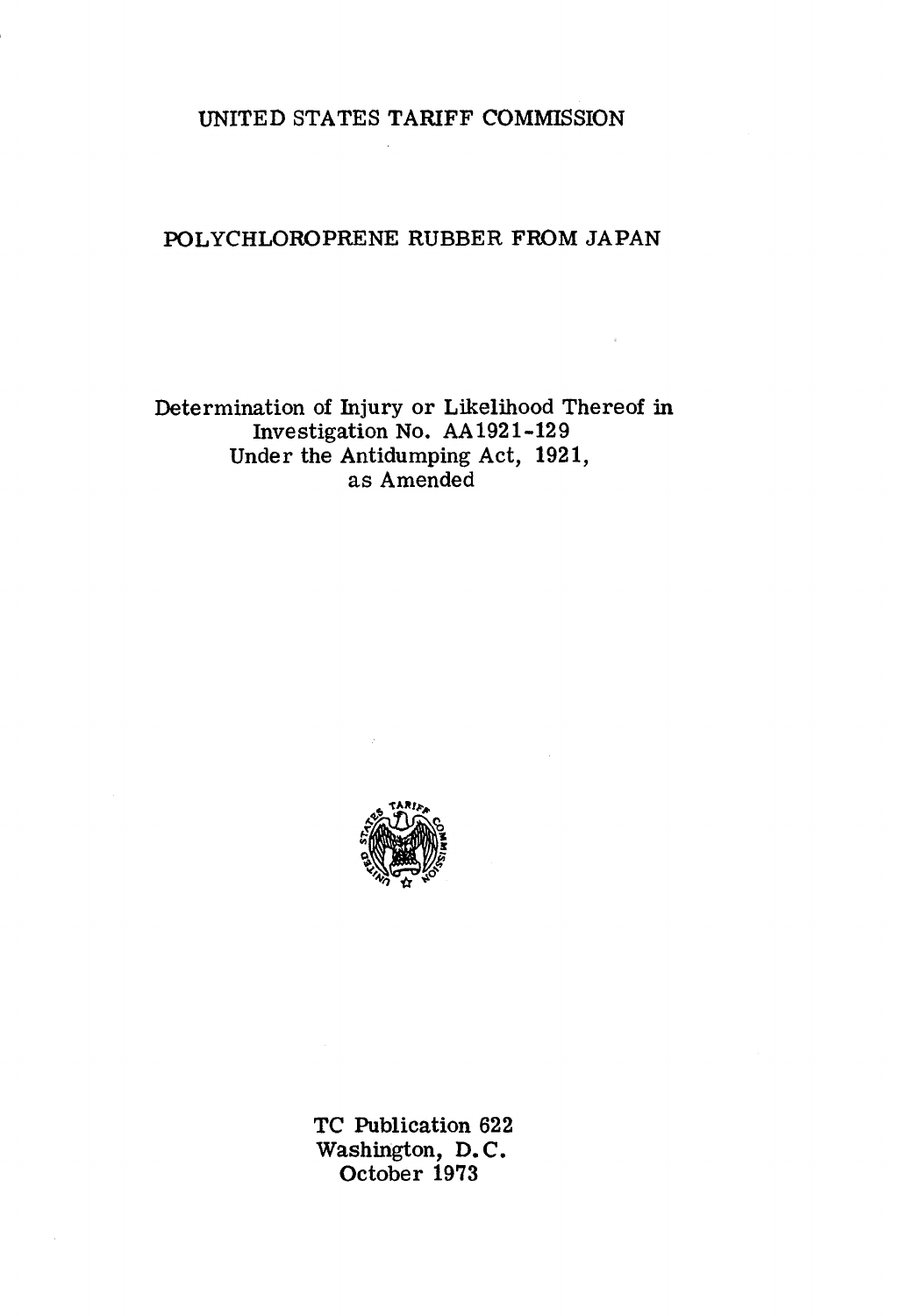# UNITED STATES TARIFF COMMISSION

Catherine Bedell, *Chairman*  Joseph O. Parker, *Vice Chairman* Will E. Leonard, Jr. George M. Moore J. Banks Young Italo H. Ablondi

Kenneth R. Mason, *Secretary* 

---------------------------------

Address all communications to United States Tariff Commission Washington, D. C. 20436

----------------------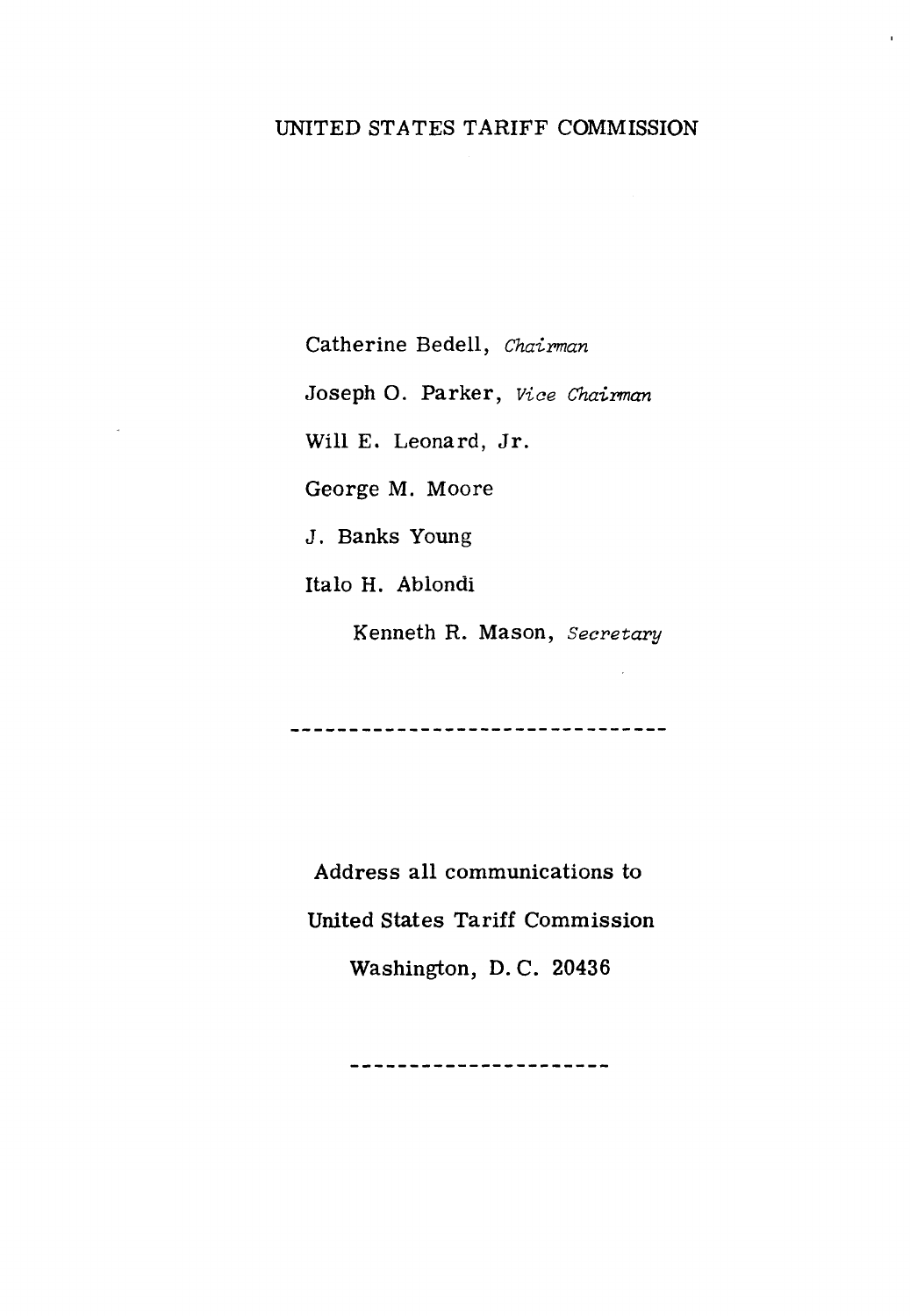#### UNITED STATES TARIFF COMMISSION Washington, D.C.

October Jl, 1973

# [AA1921-122.7

#### POLYCHLOROPRENE RUBBER FROM JAPAN

Determination of Injury or Likelihood Thereof

The Treasury Department advised the Tariff Commission on July  $31$ . 1973, that polymerized chlorobutadine, commonly known as polychloroprene rubber, from Japan is being, or is likely to be, sold at less than fair value within the meaning of the Antidumping Act, 1921, as amended. In accordance with the requirements of section  $201(a)$  of the Antidumping Act (19 U.S.C. 160(a)), the Tariff Commission instituted investigation AA 1921-129 to determine whether an industry in the United States is being or is likely to be injured, or is prevented from being established, by reason of the importation of such merchandise into the United States.

Notice of the institution of the investigation and of a hearing to be held in connection therewith was published in the Federal Register of August 17, 1973 (38 F.R. 22258). The hearing date was September 20, 1973. . Notice of the rescheduling of the hearing date from September 20, 1973, to September 28, 1973, was published in the Federal Register of August  $24$ , 1973 (38 F.R. 22834).

In arriving at its determination, the Commission gave due consideration to all written submissions from interested parties, evidence adduced at the hearing, and all factual information obtained by the Commis· sion's staff from questionnaires, personal interviews, and other sources.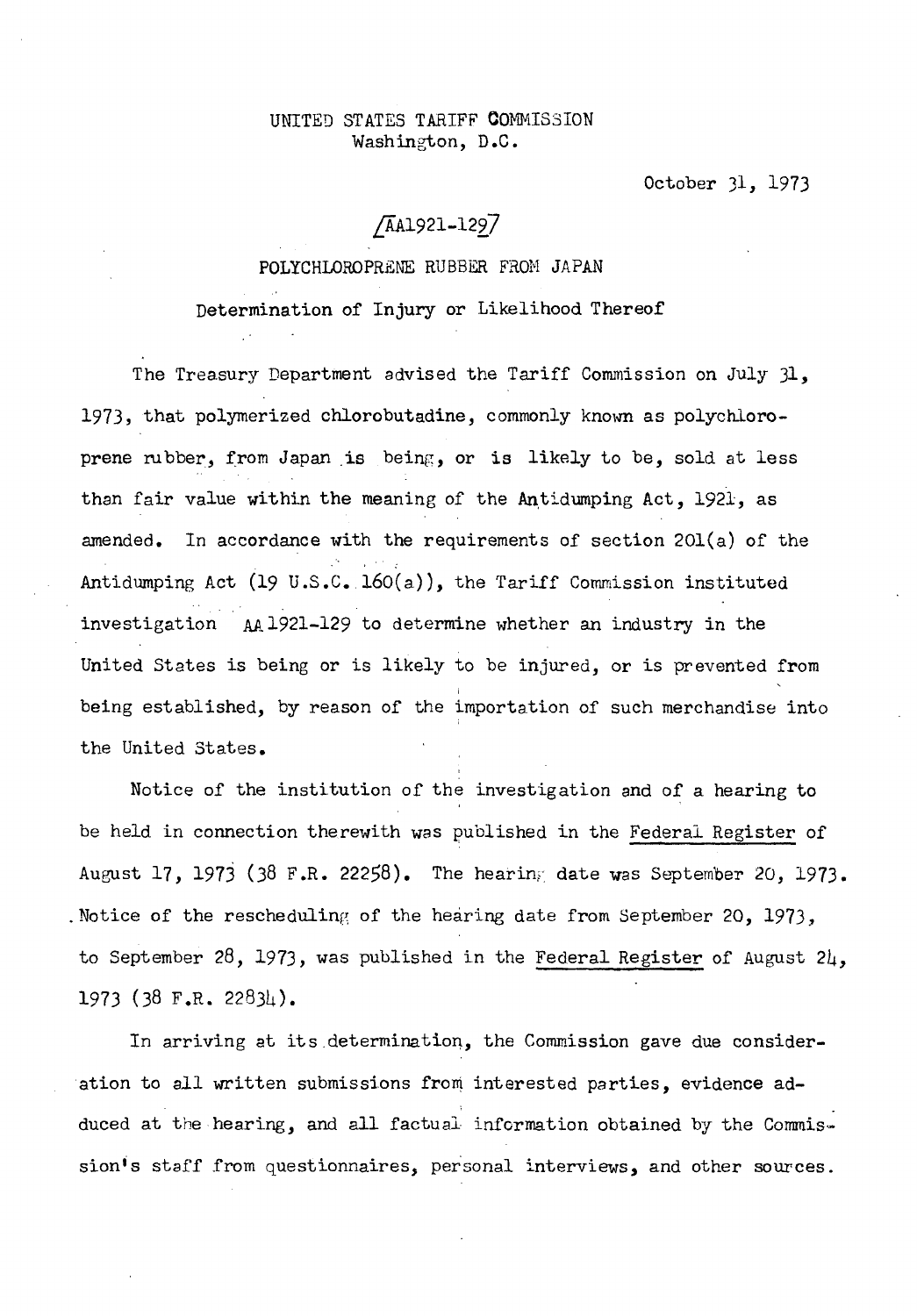On the basis of the investigation, the Commission determined by a vote of  $\mu$  to  $1 \text{ } 1$  that an industry in the United States is being, is likely to be, injured 2/ by reason of the importation of polychloroprene rubber from Japan that is being or is likely to be sold at less than fair value within the meaning of the Antidumping Act, 1921, as amended.

1/ Chairman Bedell, Vice Chairman Parker, and Commissioners Leonard and Moore determined in the affirmative; Commissioner Ablondi determined in the negative. Commissioner Young did not participate in the decision. 2/ Chairman Bedell and Commissioners Leonard and Moore determined that an industry in the United States is being injured; Vice Chairman Parker determined that an industry in the United States is likely to be injured.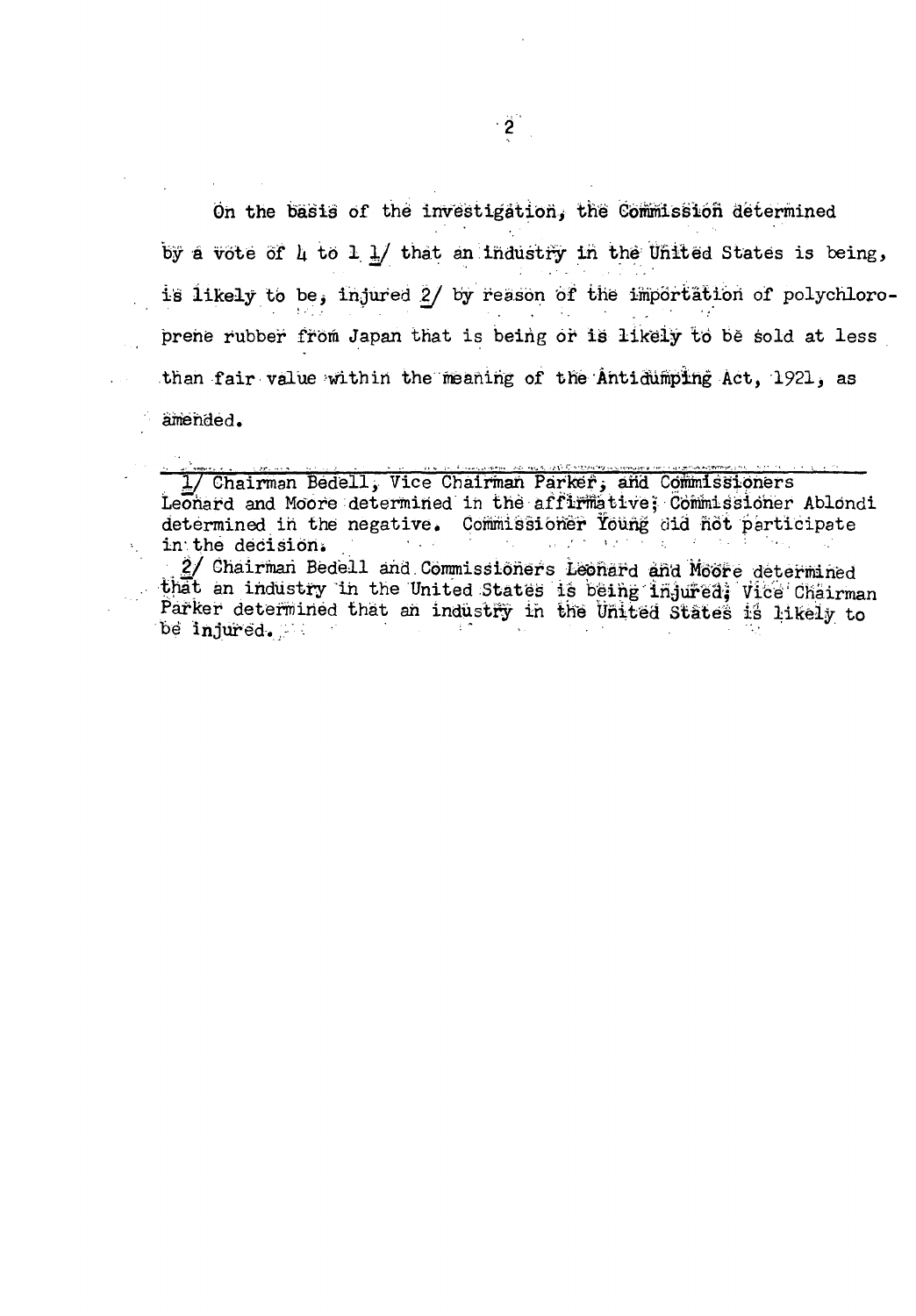# Statement of Reasons for Affirmative Determination of Chairman Bedell and Commissioner Moore  $1/$

In our opinion, an industry in the United States is being injured by reason of the importation of polychloroprene rubber from Japan which the Department of the Treasury found is being or is likely to be sold at less than fair value (LTFV) within the meaning of the Antidumping Act of 1921, as amended. The industry so injured consists of the facilities in the United States devoted to the production of polychloroprene rubber.

u.s. imports of polychloroprene rubber from Japan, the predominant foreign supplier of that product, have increased steadily in most recent years. The volume of sales of the Japanese product iri the United States in 1972 was nearly three times that in' 1968. During the period of the Treasury's investigation which covered part af 1972, all of the imports from Japan were found to have been sold at less than fair value, and the margin by which sales were made below fair value was substantial. U.S. imports of polychloroprene rubber from Japan have been smaller in 1973 than in 1972 (and are now suspended), re-.fleeting the prospects of the imposition of an antidumping duty as well as shortages of' supply abroad.

*J*/ Vice Chairman Parker concurs in the result but would rest his determination principally upon the likelihood of injury. To the extent that there was present injury under the statute, it. occurred in 1972. Any injury in 1973 was removed by a shortage of polychloroprene rubber in the United States and abroad. In the absence of the present abnormal short supply condition, the sale at less than fair value of polychloroprene rubber from Japan, however, is likely to cause injury to the domestic industry.

3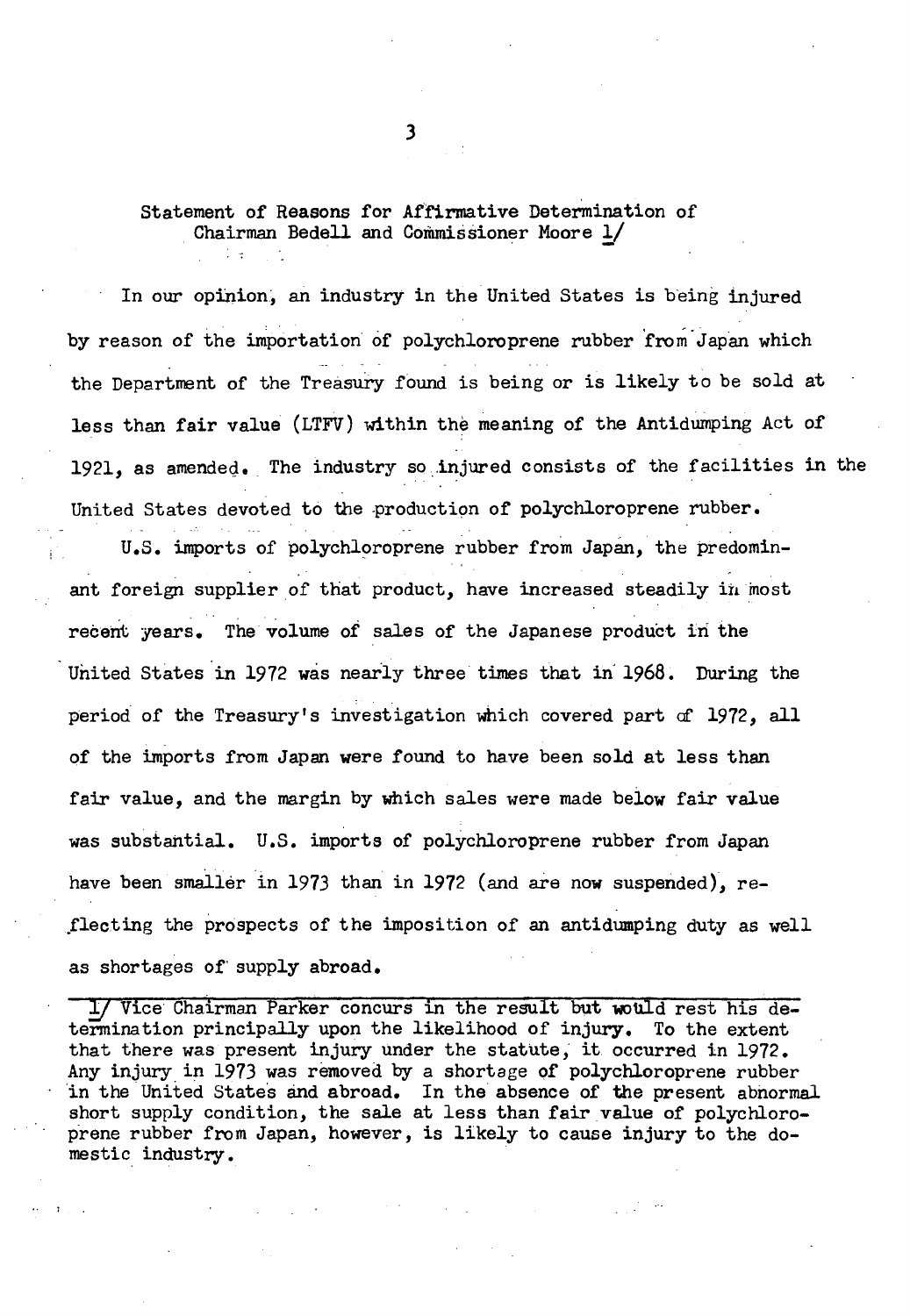Based on evidence obtained in the Commission's investigation. we have concluded that the LTFV sales of polychloroprene rubber from Japan have contributed to a depression in sales and profits experienced by the U.S. industry. U.S. sales of polychloroprene rubber by the domestic producers were about a tenth smaller in 1970 and 1971 than in 1968 and 1969. In 1972, despite an increase in domestic demand, sales by the producers barely recovered to the earlier level. Meanwhile, the sales of Japanese polychloroprene rubber were growing. In 1972, when Treasury found such sales to have been made at less than fair yalue, they took a significant share of the domestic market.

The increase in sales of Japanese polychloroprene rubber was accompanied by a growing impact on prices in the domestic market. The imported Japanese product consistently sold below the list prices of the domestic producers. The differences grew steadily in recent years, and were substantial in 1972. The domestic producers increasingly found it necessary to negotiate lower prices to retain sales. While LTFV sales adversely affected the prices obtained for polychloroprene rubber by both domestic producers, the effect on the smaller producer was more pronounced as it confronted active price competition from the Japanese supplier at the time it was trying to gain a foothold in the U.S. market.

The profits earned by the domestic industry on sales of polychloroprene rubber declined from 1968 to 1971; they were somewhat larger in 1972 than in 1971, but they remained far below those of the earlier years. The financial experience of the smaller domestic producer, which has been attempting to establish itself in the domestic market, has been affected by start-up costs and production problems. Nevertheless, the price

՝ µ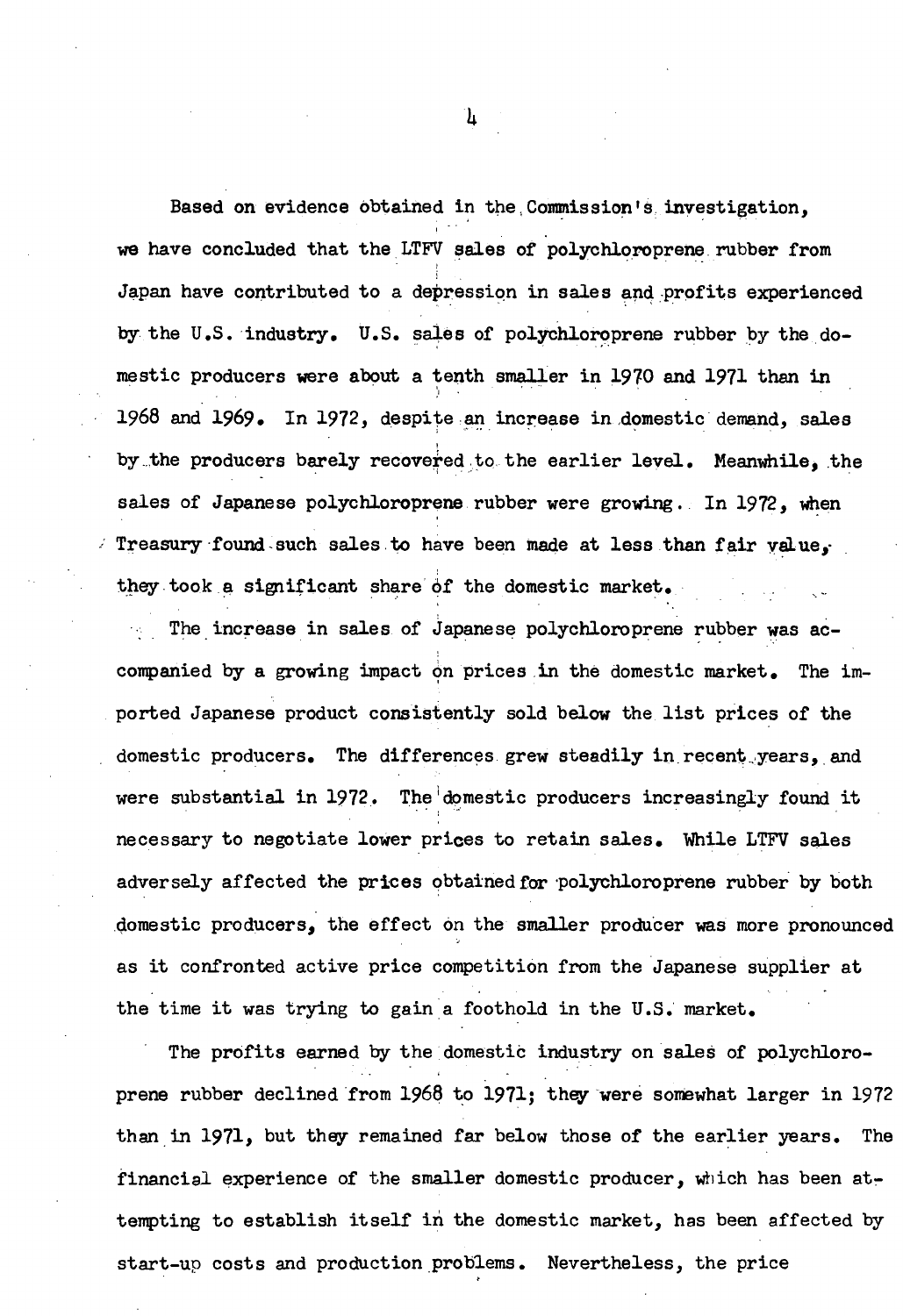competition afforded by the LTFV sales of the Japanese pr0duct contributed significantly to its poor profit-and-loss results.

In recent months, the U.S. demand for polychloroprene rubber has strengthened greatly. As a consequence, both domestic producers have operated at capacity; the supply of polychloroprene rubber in the United States has become limited relative to demand; and U.S. prices for the product have firmed. As noted above, imports of polychloroprene rubber from Japan have declined, as a. result of the antidumping investigation and shortages of the product abroad. Despite the recent market changes, however, it is clear, in the light of developments discussed above, that an industry in the United States is being injured within the terms of the Antidumping Act, 1921.

Based upon the evidence available to the Commission, we are of ·the opinion that an industry in the United States is being injured by reason of LTFV sales of polychloroprene rubber from Japan. We have, therefore, made an affirmative determination.

5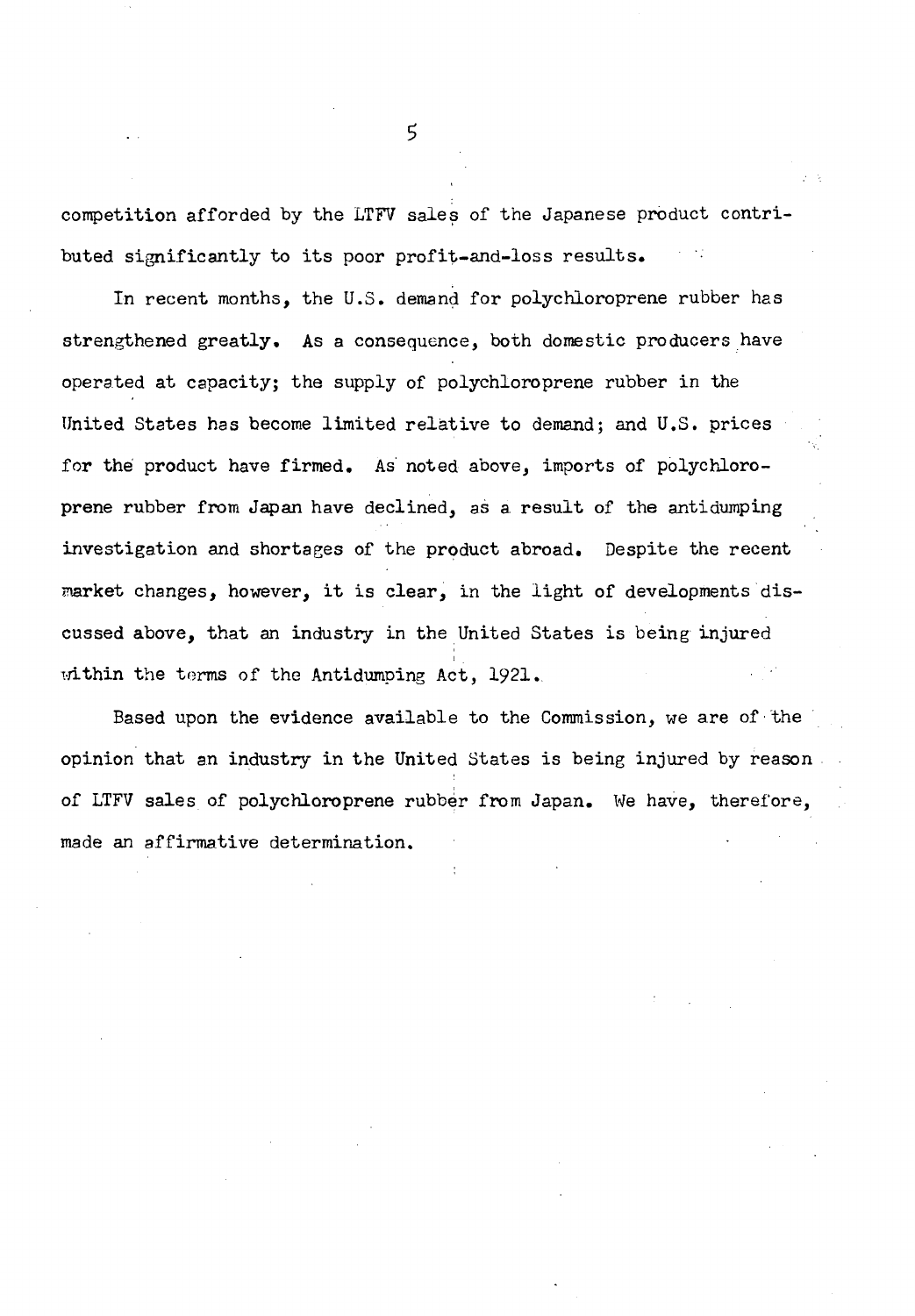### Concurring Statement of Commissioner Leonard

While I concur in the determination of the majority and agree generally with the statement of reasons of my colleagues, additional matters deserve comment.  $\mathcal{L}_\mathrm{c}$  , where  $\mathcal{L}_\mathrm{c}$  are the set of the set of  $\mathcal{L}_\mathrm{c}$ 

The domestic manufacturers are today, in October 1973, enjoying excellent business, hampered only by raw material supply shortages or fabricating capacity limitations. However, a permissible interpretation of the statutory language "is being injured" requires the Commission to also look at the industry's condition during the time of Treasury's investigation of LTEV sales, a four-month period in 1972. The domestic manufacturers' sales in the domestic market were then below the level of 1968-69, notwithstanding the stimulus provided by the entry of the second (the only other) producer.  $\sim 0.6$  and

Between 1968 and 1972, Japanese imports of polychloroprene rubber trebled. Of the imports examined by the Treasury during the period covered by its investigation, all sales of this product had been made at LTFV prices and at a substantial margin below the Japanese home market price. The volume of LTFV imports found by Treasury was substantial, and they contributed materially to the increase in imports of polychloroprene rubber from Japan in that year.

The LTFV margins applicable to this product were for the most part significantly greater than the margin of underselling in the This indicated that the Japanese home market price United States.

 $6<sup>1</sup>$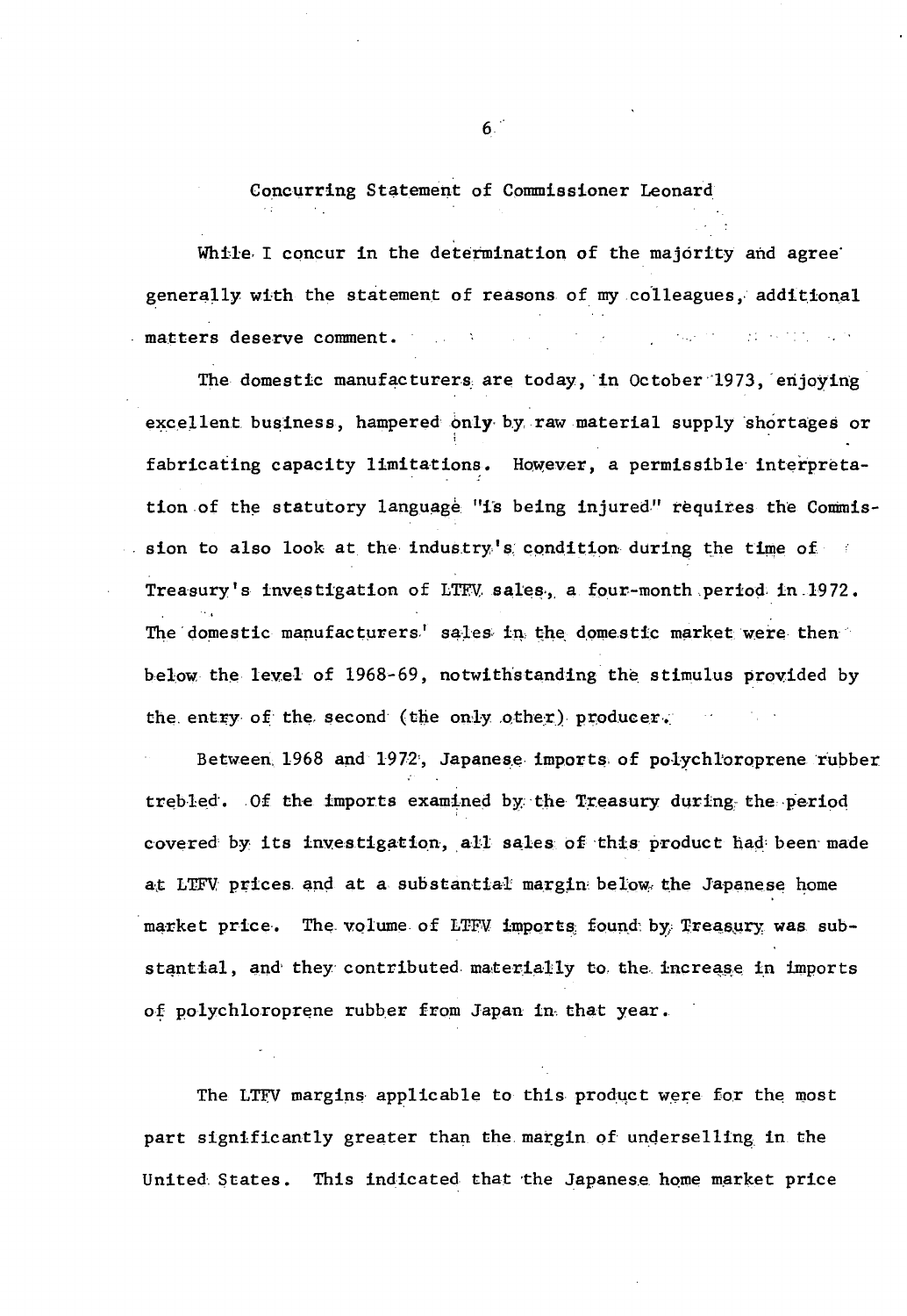was significantly higher than the U.S. market price. The Japanese manufacturers would: probably have made few, if any, sales had these sales been made at fair value prices. It is clear that in the . . absence of the LTFV sales  $(1)$  the Japanese would not have enjoyed the same price advantage vis-a-vis the domestic product,  $(2)$  the market penetration achieved by Japanese polychloroprene rubber would have been appreciably less, (3) sales by the domestic producers would have been reduced only slightly, if at all, (4) prices would not have dropped to the extent that they did,  $(5)$  the profits of the dominant domestic producer would not have decreased to the extent that they did, and (6) the losses incurred by the second domestic producer would not have been as severe as they were.

Thus it is clear that the sales of the polychloroprene rubber from Japan at LTFV were at the expense of the U.S. producers and thus were an identifiable cause of injury to the U.S. industry.

 $7<sub>1</sub>$